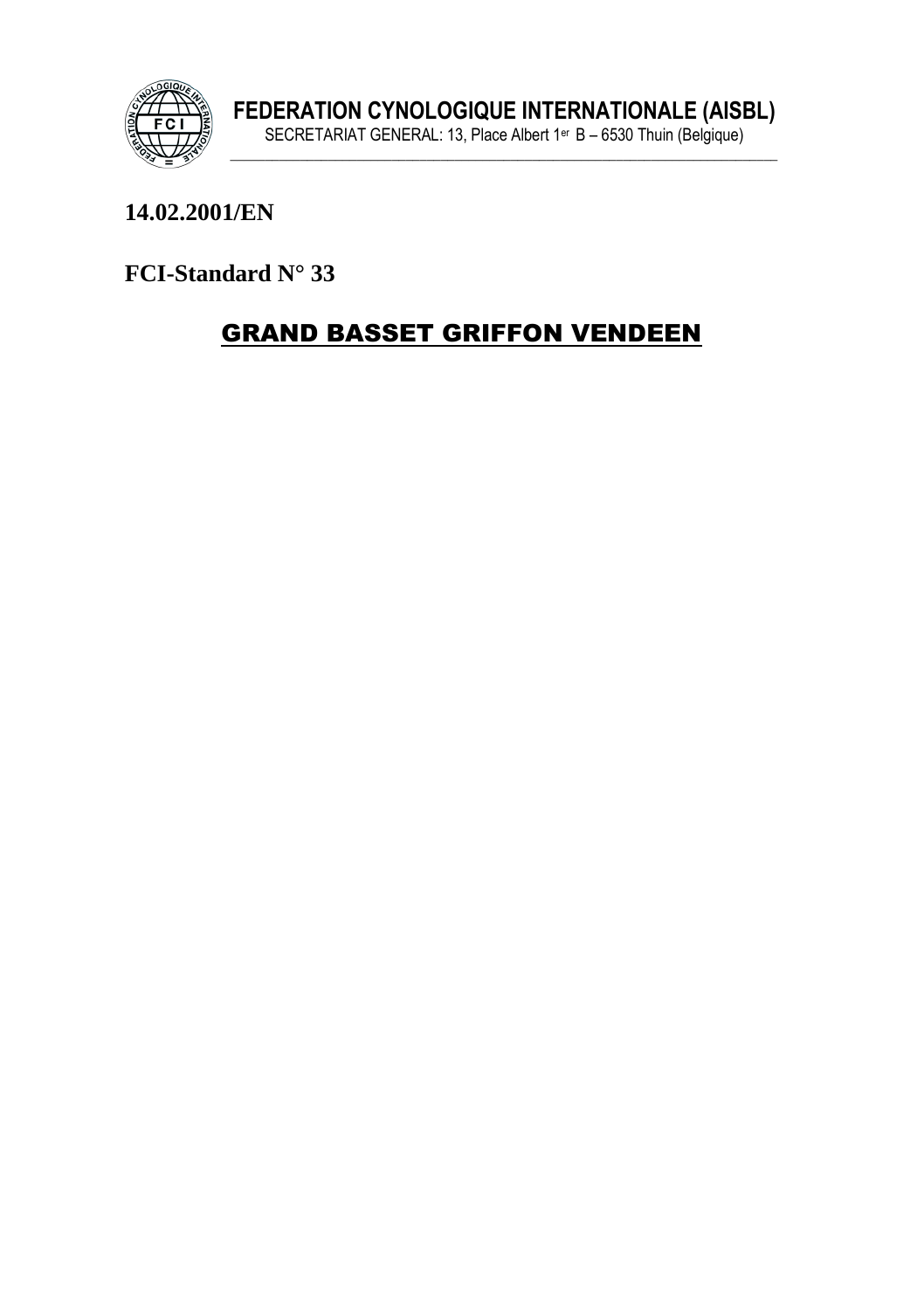**TRANSLATION**: John Miller and Raymond Triquet. Official language (FR).

#### **ORIGIN**: France.

#### **DATE OF PUBLICATION OF THE OFFICIAL VALID STANDARD**: 09.01.1999.

**UTILIZATION**: It is the perfect assistant for the hunter with a gun in territories of moderate size. Fastest of all the scenthound bassets tenacious, courageous, and a little stubborn. It must, from an early age, be accustomed to obeying; its training implies will and punishment, for which he will bear no grudge.

| FCI-CLASSIFICATION: Group 6 Scenthounds and related |                                     |
|-----------------------------------------------------|-------------------------------------|
|                                                     | breeds.                             |
|                                                     | Section 1.3 Small-sized Hounds With |
|                                                     | working trial.                      |

**BRIEF HISTORICAL SUMMARY**: The Grand Basset Griffon Vendéen is derived, like all bassets, from hounds of superior size, in this case the Grand Griffon. The first selections were made at the end of the 19th century by the Comte d'Elva who was looking for subjects with « straight legs ». But it was Paul Dezamy who was especially responsible for fixing the type. He understood that in order to catch a hare, dogs of a certain size were needed. He fixed that size at about 43 cm. Today used primarily when hunting with a gun, it is capable of hunting all furry game, from the rabbit to wild boar. A team of Grand Bassets won the 5th edition of the European Cup for hare.

**GENERAL APPEARANCE**: Slightly elongated overall, it has straight forelegs, the structure of a basset, and must not resemble a small Briquet. It is balanced and elegant.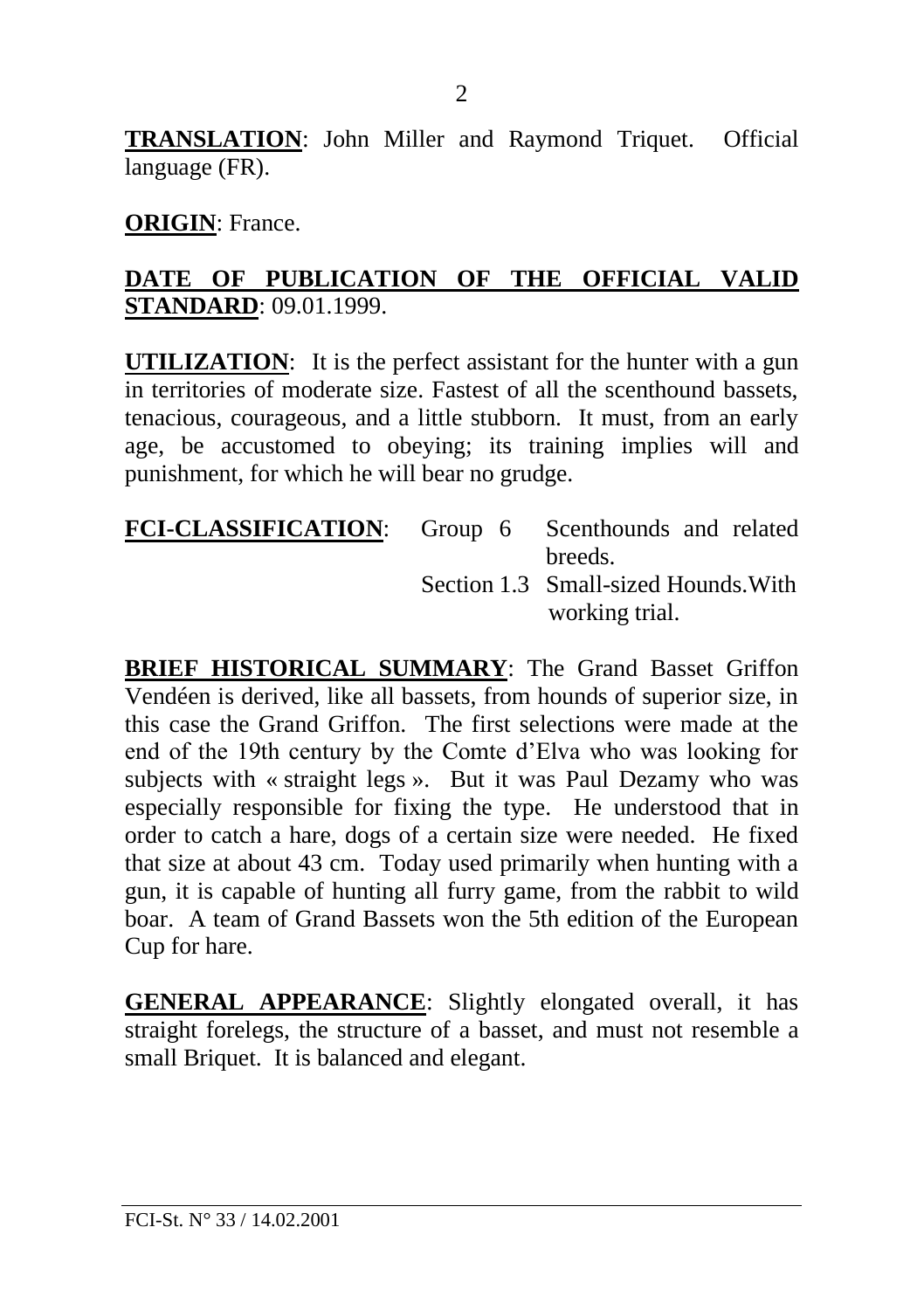# **BEHAVIOUR / TEMPERAMENT**:

Behaviour: Fast, well voiced, a passionate hunter; courageous, loves bramble and scrub.

Temperament: A little stubborn but nevertheless well behaved. It is up to the master to take command.

# **HEAD**

### CRANIAL REGION:

Skull: Without heaviness, convex, elongated and not too wide, well chiselled below the eyes. Occipital bone well developed.

Stop: Frontal indentation well defined.

### FACIAL REGION:

Nose: Prominent. Nostrils well open. Black and developed, except for white and orange coats where a brown nose is tolerated.

Muzzle: Square at its extremity, noticeably longer than the skull, very slightly convex.

Lips: Quite pendulous, covering well the lower jaw and giving the front of the muzzle a square profile. They are well covered with moustaches.

Jaws/Teeth: Jaws strongly developed, scissor bite.

**EYES**: Of oval shape, large, dark, not showing white; friendly and intelligent expression. The conjunctiva must not be apparent.

**EARS:** Leathers supple, narrow and fine, covered with long hair and ending in an elongated oval, well turned inwards. Low set, below the eye. They must be able to reach beyond the end of the nose.

**NECK**: Long, robust and well muscled. Strong at set-on. Without dewlap.

**BODY**: Really that of a basset but avoiding an exaggerated length.

Back: Long, broad and really straight, never saddle-backed, and starting to arch its junction with the loin; withers very slightly protruding.

Loin: Solid, well muscled, slightly arched.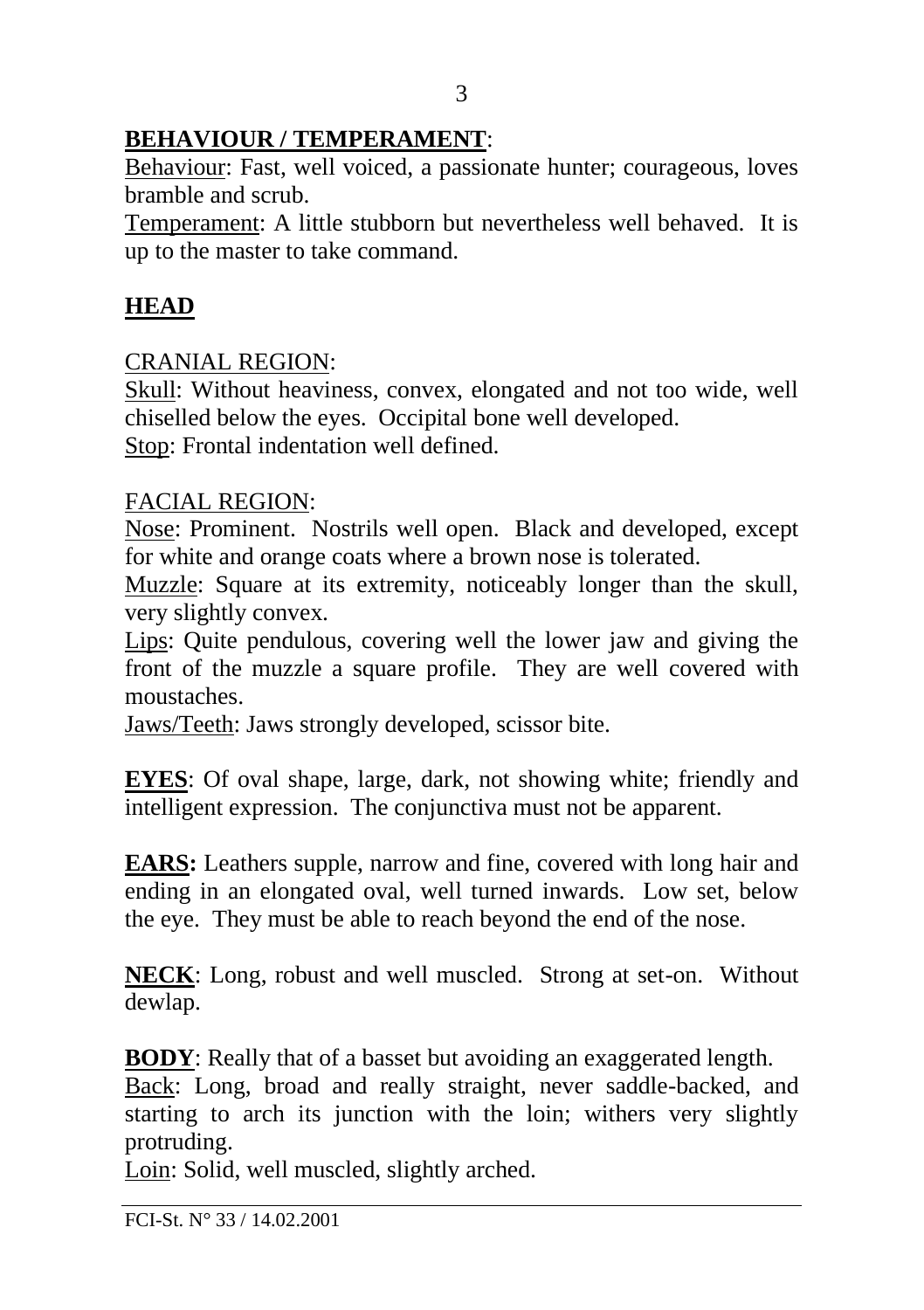Chest: Quite broad and well let down to elbow level.

Ribs: Rounded, never flat nor cylindrical. Thorax slightly less broad at elbow level to facilitate the movement.

Underline and belly: Flank rather full, belly never tucked up.

**TAIL**: Thick at the base, tapering progressively, set quite high, carried saber fashion or slightly curved but never on the back or bent at the tip. Rather long.

# **LIMBS**

General appearance: Bone structure developed but lean. It should be understood that bone quality is not a question of volume but of density.

### FOREQUARTERS:

General appearance: They must be straight with a thick forearm and a very slightly defined but very solid carpal joint (wrist).

Shoulder: Long, clean and oblique.

Elbow: Should be neither too close to body nor loose.

Forearm: Thick, wrists (carpus) should never touch.

Forefeet: Strong and tight with hard pads and solid nails; good pigmentation of pads and nails is desirable.

### HINDQUARTERS:

General appearance: Solid and well directed in the axis of the body.

Hip (Iliac crest) : Apparent.

Thigh: Strongly muscled but not too rounded, bone structure and articulations very solid.

Hock: Wide and angulated, must never be straight. Seen from the rear, it should not appear turned outwards or inwards.

Hind feet: Strong and tight with hard pads and solid nails; good pigmentation of pads and nails is desirable.

**GAIT / MOVEMENT** : The dog in action must give an impression of resistance and ease; the movement must be free and harmonious.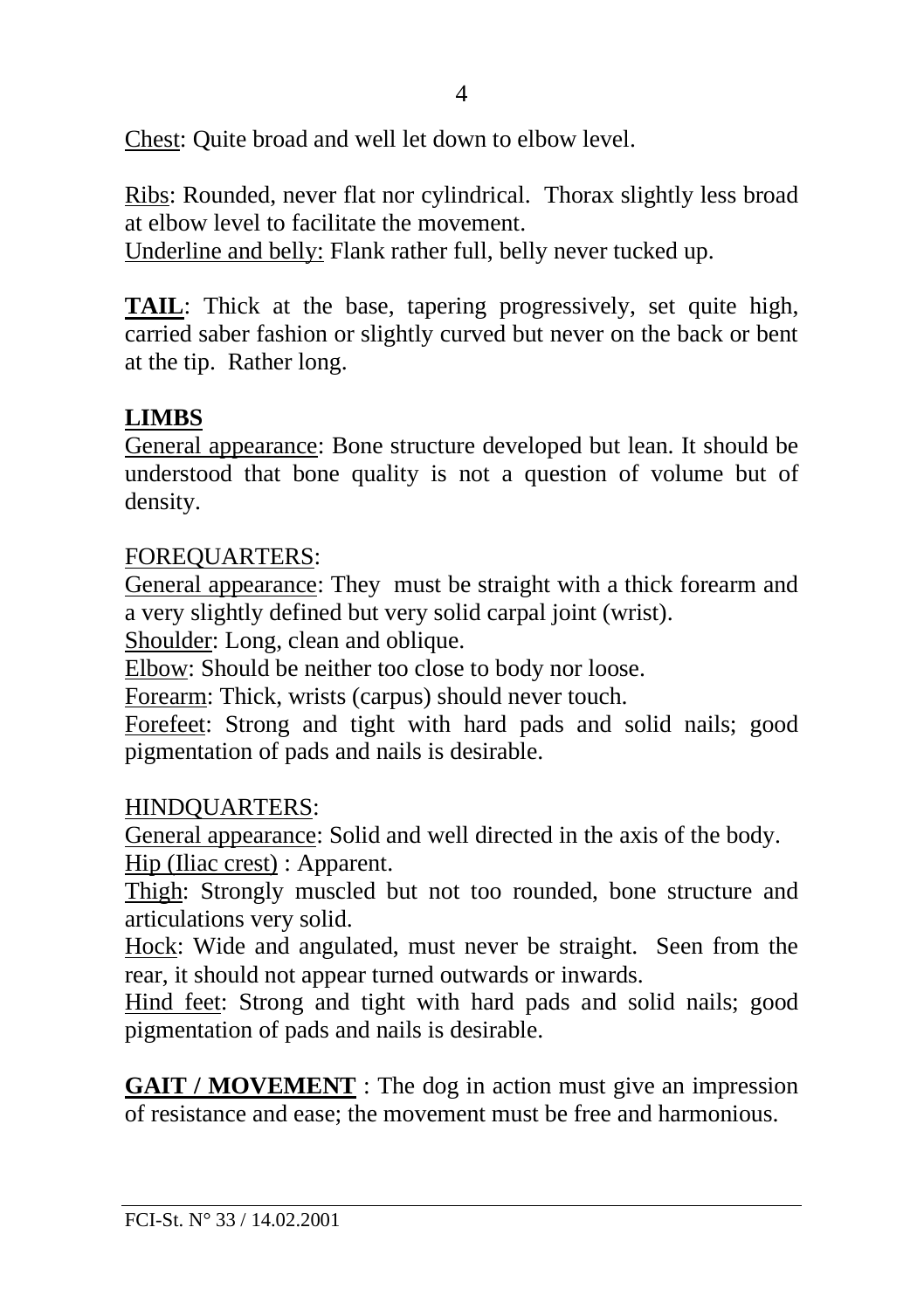**SKIN**: Quite thick, often marbled in the tricoloured subjects. No dewlap.

# **COAT**

Hair: Hard, not too long and flat, never silky or woolly. The fringes should not be too abundant; the belly and inside of the thighs must not be bare; eyebrows well pronounced but not covering the eye.

Colour: Black with white spotting (white and black). Black with tan markings (black and tan). Black with light tan markings. Fawn with white spotting (white and orange). Fawn with black mantle and white spotting (tricolour). Fawn with black overlay. Pale fawn with black overlay and white spotting. Pale fawn with black overlay. Traditional names: hare colour, wolf colour, badger colour or wild boar colour.

# **SIZE**:

Height at withers: Males from 40 to 44 cm. Females from 39 to 43 cm. With a tolerance of 1cm more or less.

**FAULTS** : Any departure from the foregoing points should be considered a fault and the seriousness with which the fault should be regarded should be in exact proportion to its degree and its effect upon the health and welfare of the dog.

Head:

- Too short.
- Flat skull.
- Short muzzle.
- Depigmentation of the nose, lips or eyelids.
- Pincer bite.
- Light eye.
- Leathers set high, short, insufficiently turned in or lacking hair.

Body:

• Too long or too short.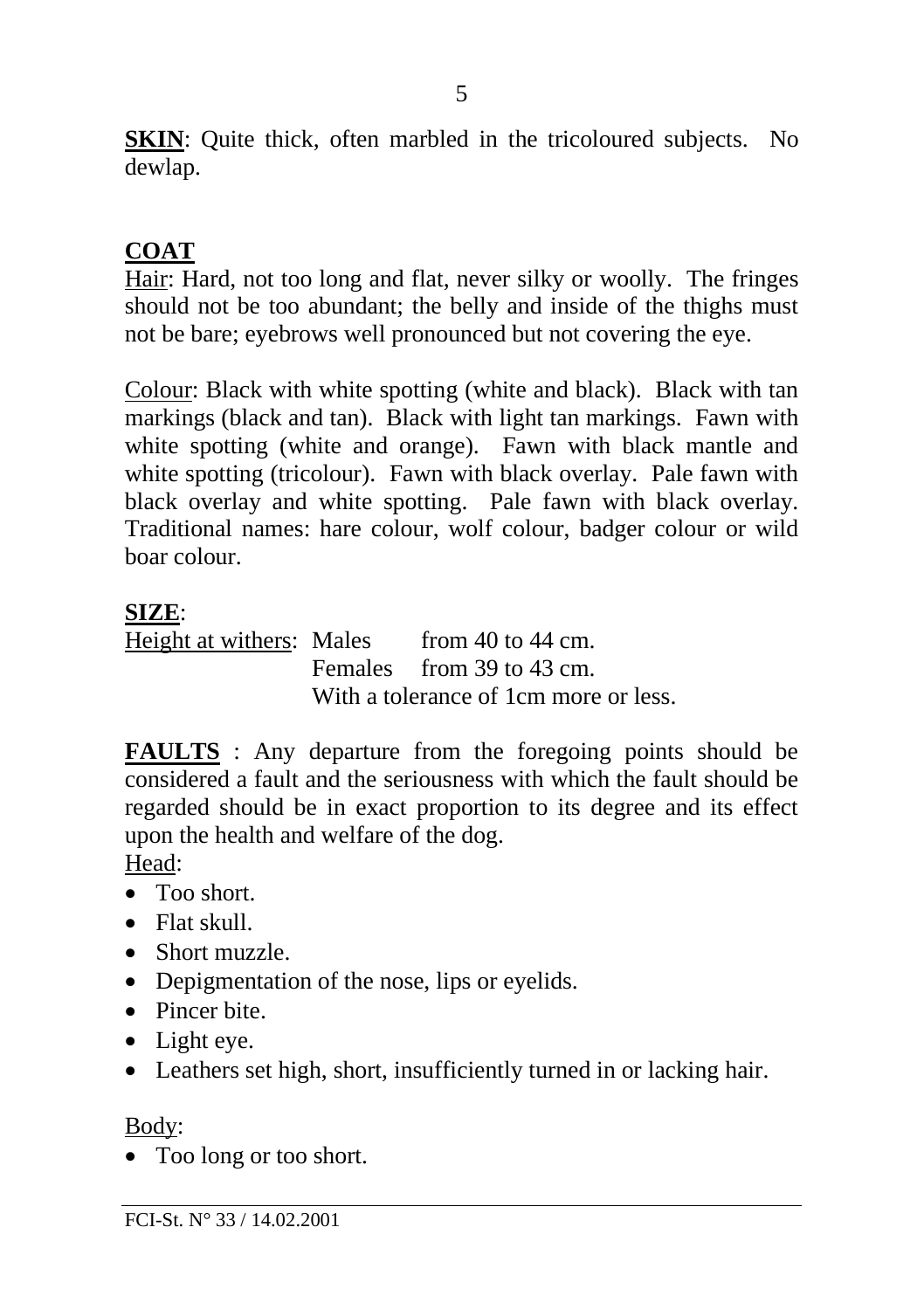- Lacking harmony.
- Topline insufficiently firm.
- Slanting rump.

# Tail:

• Deviated stern.

### Limbs:

- Insufficient bone structure.
- Angulation too straight.
- Hocks too close.
- Slack in pasterns.

### Coat:

• Insufficiently dense, fine hair.

### Behaviour:

• Timid subject.

# **DISQUALIFYING FAULTS**:

- Aggressive or overly shy.
- Any dog clearly showing physical or behavioural abnormalities.
- Lack of type.
- Prognathism (overshot or undershot mouth).
- Wall eye. Eyes of different colours (Heterochromia).
- Lack of room in the sternal region; ribs narrow towards the lower part.
- Kinky tail.
- Crooked or half-crooked forelegs.
- Woolly coat.
- Self-coloured coat black or white.
- Important depigmentation.
- Size outside the standard.
- Noticeable invalidating fault. Anatomical malformation.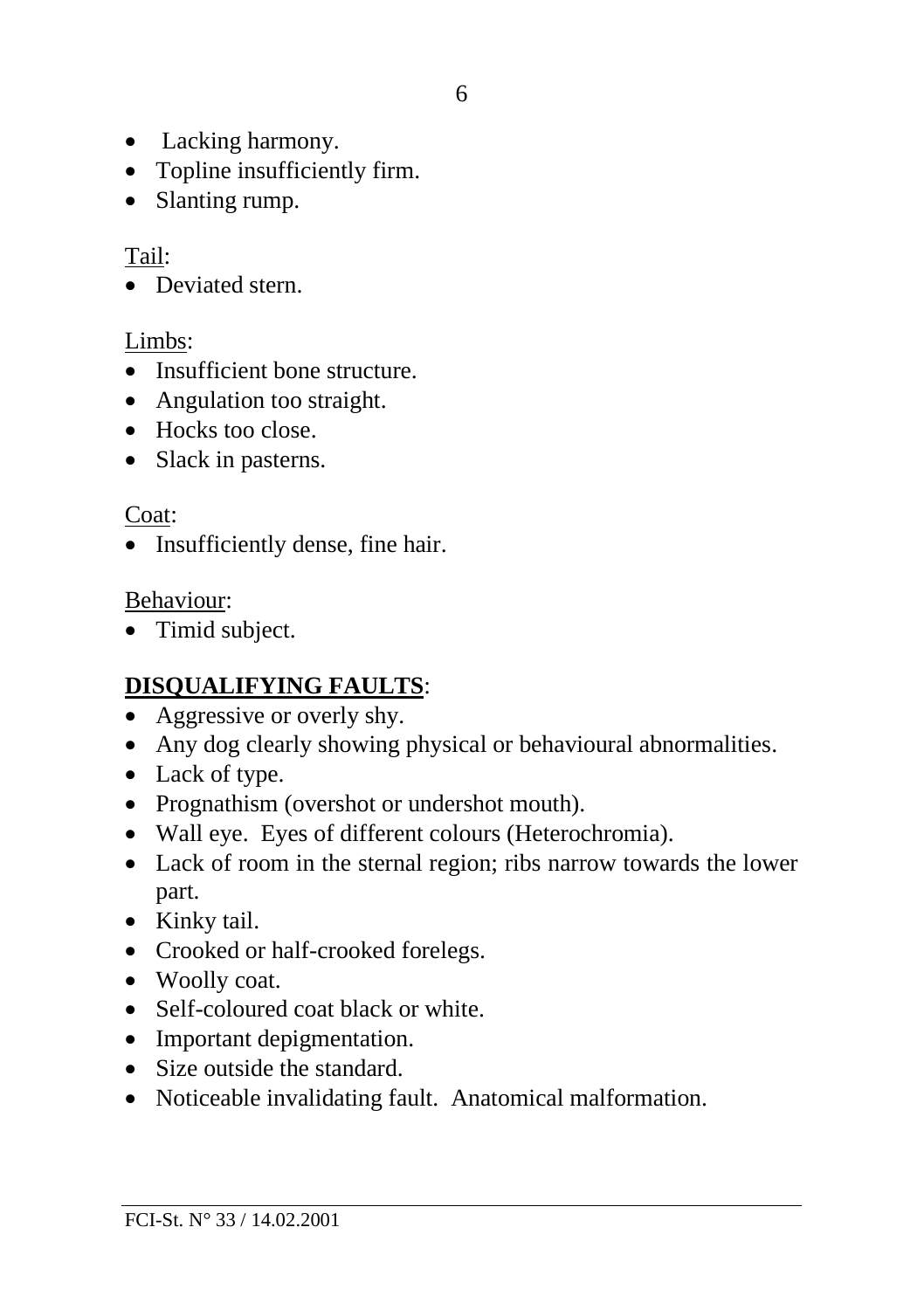# **N.B.:**

- Male animals should have two apparently normal testicles fully descended into the scrotum.
- Only functionally and clinically healthy dogs, with breed typical conformation should be used for breeding.